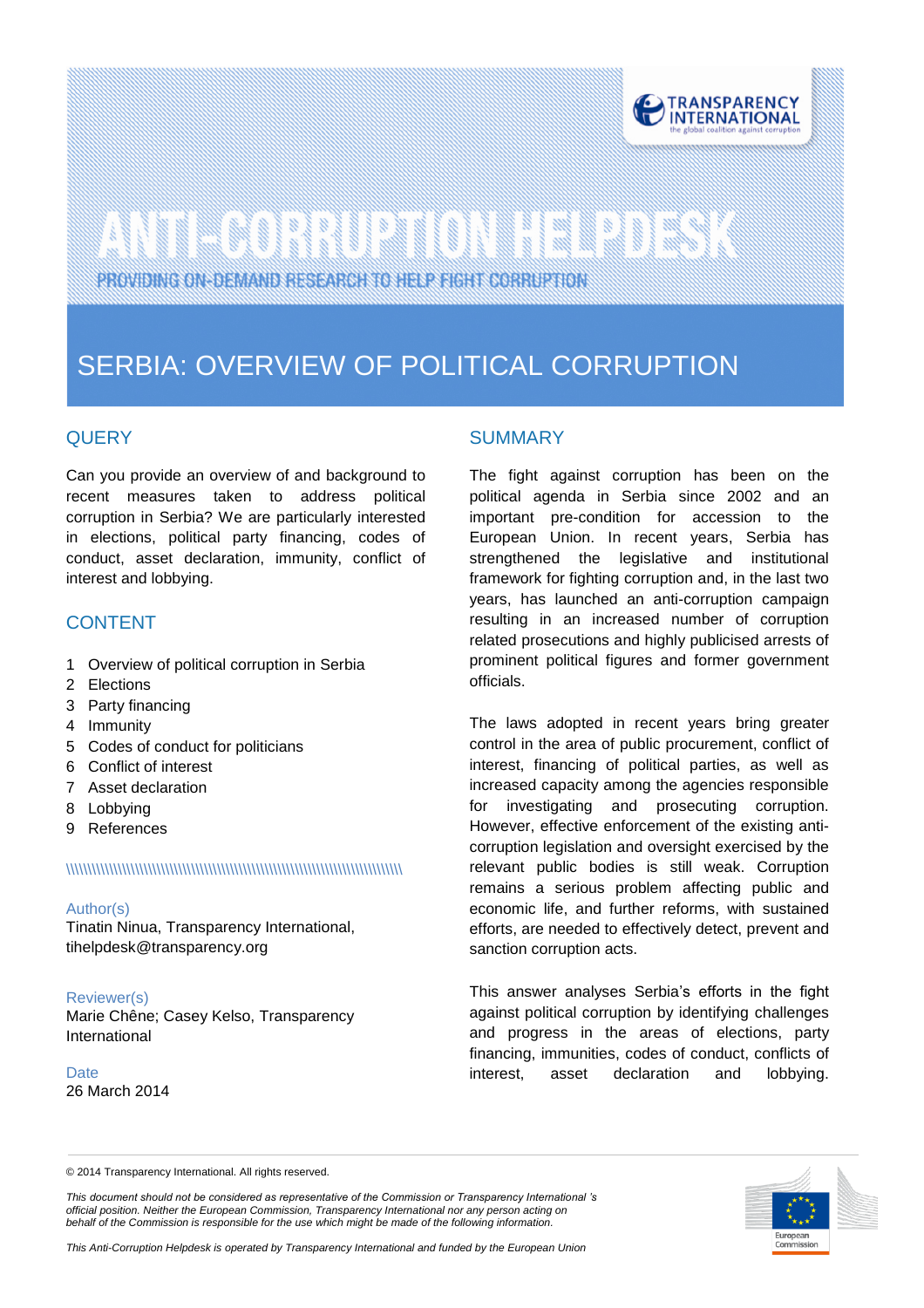# **HELPDESK ANSWER**

### 1 OVERVIEW OF POLITICAL CORRUPTION IN SERBIA

## **Extent of corruption**

Corruption is a serious problem in Serbia, affecting the everyday lives of its citizens and hampering economic development. According to Transparency International's Global Corruption Barometer, 26 per cent of people accessing services have reported paying a bribe in 2013 (TI 2013). Corruption is ranked as the most important problem identified by businesses in making a decision for starting economic activities in the country in the period of 2013-2014, according to the findings of the Global Competitiveness Report (WEF 2013).

Serbia scores 42 points on a scale from 0 (highly corrupt) to 100 (very clean) in the Corruption Perception Index published by Transparency International (TI 2013). Serbia tops the Balkan states (and ranks 16th out of 143 countries) for illegal financial flows with an estimated US\$5 billion $1$ disappearing every year through illicit flows, including the proceeds of crime, corruption and tax evasion (GFI 2012).

The fight against corruption is an important precondition for accession into the European Union, of which Serbia is a candidate country. Since its formation in the summer of 2012, the government of Serbia has declared a "no tolerance" policy towards corruption, approach which has been reaffirmed by the new government (with the same political party in power) that was elected in Spring 2014. This policy resulted in a number of highly publicised arrests of prominent political figures and businessmen, and the initiation of 24 investigations into allegedly suspicious privatisation transactions, as recommended by the EU (US Department of State 2013). Subsequently, public opinion surveys published since 2012 indicate an overall trend of increased optimism among citizens in the government's efforts to fight corruption (UNDP 2014).

However, the government-led clampdown has been criticised by opponents as being selective and politically motivated (Financial Times 2013), while commentators from civil society have pointed out that anti-corruption measures have not always been implemented through the established institutional channels (prEUnup 2013) and have been dependent on the political will of the government, pointing to the need for a more systemic approach in the fight against corruption (B92 2013).

# **Political corruption in Serbia**

In the last few years, Serbia has made a number of positive steps in establishing legal and institutional framework for the fight against corruption. The legislation adopted in recent years brings greater control in the area of public procurement, conflict of interest, financing of political parties and increased capacity among the agencies responsible for investigating and prosecuting corruption (US Department of State 2013). The Anti-Corruption Agency has initiated a public anti-corruption awareness campaign, the authorities' integrity plans, increased training and education activities, and is applying corruption risk analysis to draft legislation (EC 2013).

Following a broad stakeholder consultation, the new Anti-Corruption Strategy for the period 2013-2018 was adopted in 2013 together with a related action plan. The strategy aims at both a structural approach to dealing with issues such as good governance, independent institutions, internal and external audit and control, and protection of whistle-blowers, together with a sectoral approach addressing corruption in the most sensitive sectors such as public procurement, the judiciary, police, spatial planning, education and health (Anti-Corruption Strategy 2013). However, a civil society coalition monitoring EU accession has pointed out that the strategy falls shorts of effectively addressing some significant corruption related problems (including the further definition of the status and powers of anticorruption institutions, political influence on state owned enterprises, cross checks on asset declarations) and it lacks ambition in its goals related to the prosecution of corruption cases (prEUnup 2013).

Despite the positive developments, effective enforcement of the existing anti-corruption legislation and the functioning oversight mechanisms within the public sector are still missing (TI 2014). Of the

 *1 Transparency International takes "billion" to refer to one thousand million (1,000,000,000).*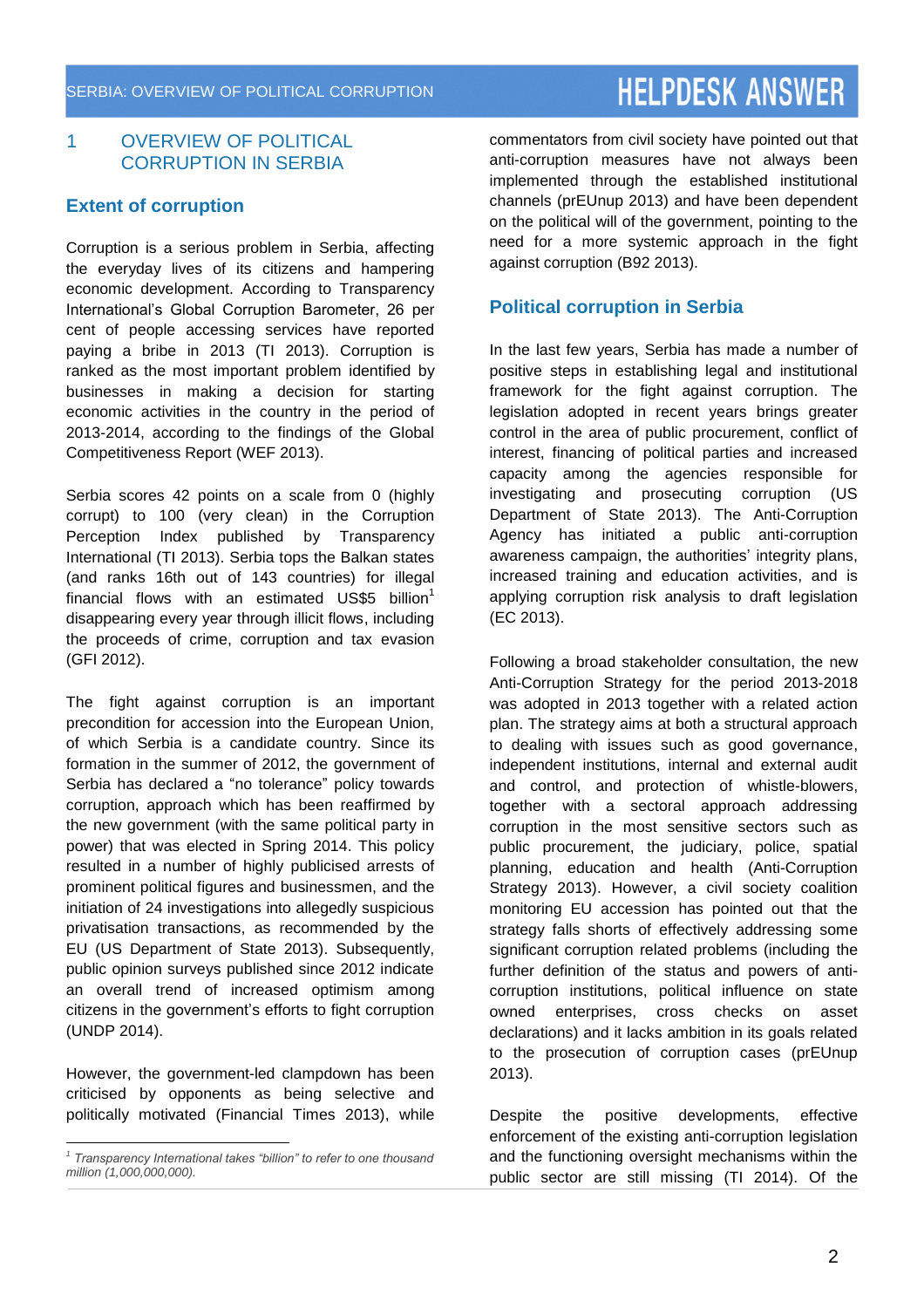citizens surveyed in 2013, 70 per cent said corruption is a serious problem in the public sector, while political parties, public officials and civil servants top the list of institutions perceived to be the most corrupt in Serbian society (TI 2013). Political parties continue to exercise control over numerous public enterprises and exert significant influence over the media (TI 2013; OSCE/ODIHR 2014).

While elections are administered efficiently and are generally in line with international standards, vote buying practices are still present and abuse of state resources for election campaigns remains a persistent problem (OSCE/ODIHR 2014). Financing of the election campaigns is perceived to be a common problem in the political sphere. There are widespread beliefs that parties are financed in order to receive benefits in return, and state funds are diverted to favour a party's own electorate (UNDP 2012).

Although the legislation regulating the financing of political parties has been significantly strengthened and the Anti-Corruption Agency is in charge of controlling it, transparency of parties' income sources remains a concern as parties are not believed to be reporting their finances accurately (TI 2013).

Despite existing laws and the Anti-Corruption Agency supervising implementation of conflicts of interests and asset declarations of public officials, the oversight is still not effective. The number of procedures related to control of asset declarations of public officials has increased and the agency has taken action in a number of cases to report procedure violations. However, the agency's staff is not sufficient for a full review of all officials subject to the asset declaration requirements. Independent supervision and capacity for early detection of wrongdoing and conflicts of interest in public enterprises, privatisation procedures and public expenditure are underdeveloped (EC 2013).

# 2 ELECTIONS

### **Overview**

Elections in Serbia are administered efficiently and, in general, satisfy the international standards for free and fair elections. The campaigns are usually active and voters express their choices freely on election day (OSCE/ODIHR 2012 2014). However, vote buying and misuse of public resources for campaign purposes continue to be problematic. In 2012, one in five voters reported to have been offered a bribe in exchange for their vote for a particular party in the 6 May 2012 general, local and presidential elections (UNDP 2012). Two years later, the problems of vote buying and use of administrative resources were still observed during the 16 March 2014 early parliamentary elections (OSCE/ODIHR 2014).

#### **Legal framework**

Elections are primarily regulated by the constitution, and the Law on Election of Representatives (LER), last amended in 2011. Provisions in other laws, including the Law on Financing of Political Activities (LFPA), the Law on Political Parties and the Broadcasting Law and Criminal Code also apply. The legal framework is supplemented by the Republic Electoral Commission (REC) Rules of Procedures, adopted in 2012, and a set of instructions issued before each election.

The legal framework defines the election system for presidential, parliamentary and local elections, registration procedures for candidates and party lists, and election day procedures and adjudication of election disputes. The legal framework provides for the duration of the election campaign and defines an "electoral silence" period starting 48 hours prior to the election day. Parliament should appoint the Supervisory Board that is in charge of monitoring and overseeing campaign activities of parties, candidates and the media. Legal provisions also cover detailed regulations on the coverage of the campaign in the broadcast media.

Violations of electoral rights are prosecuted through the standard criminal or misdemeanour procedures and can be sanctioned with fines and (up to) fiveyear jail sentences. These include obstruction of voter and candidate registration and bribery, among others (OSCE/ODIHR 2014).

Although the legal framework provides a sound basis for the conduct of democratic elections in line with international standards, some recommendations identified in past OSCE/ODIHR reports remain unaddressed (OSCE/ODIHR 2014). International observers have recommended reviewing, consolidating and harmonising the legal framework,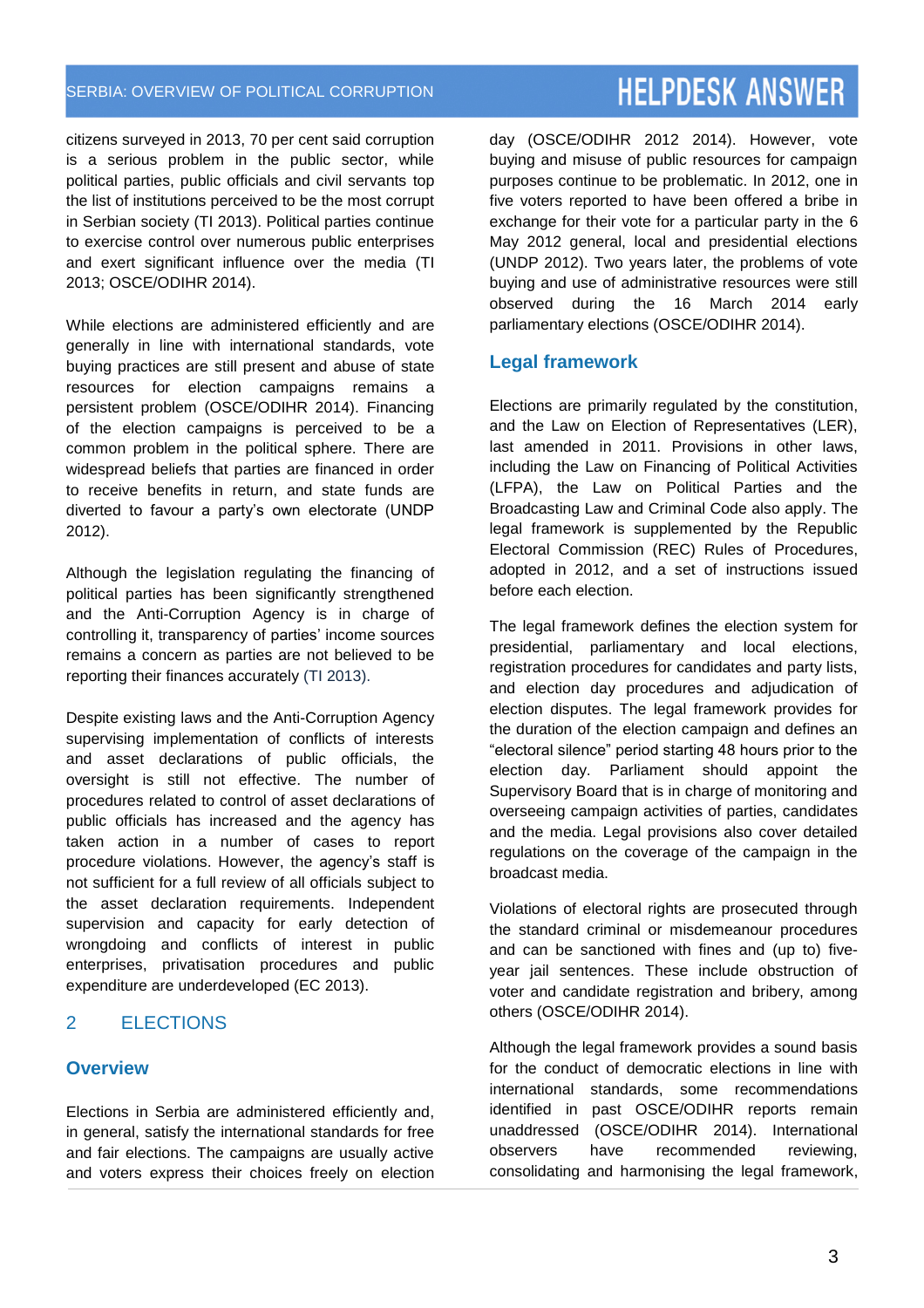#### possibly by introducing a single comprehensive electoral code. It has also been noted that the twotier election administration might be putting too much logistical burden on the REC and an intermediary level to institute a formal hierarchy of responsibility is recommended (OSCE/ODIHR 2012).

A simplification of procedures for the registration of candidates to remove administrative hurdles that might unduly influence the right to stand has also been recommended. Since the Supervisory Board has repeatedly not been established as required by law, authorities have been recommended to amend the law to clearly regulate the responsibilities of the REC and the Republic Broadcasting Agency with regard to campaign related violations and complaints during the election process (OSCE/ODIHR 2012).

Since media coverage of elections has been viewed as problematic, legislative changes on the transparency of media ownership could be very useful. Both OSCE/ODIHR and the Council of Europe have recommended that the authorities consider adopting legislation that can ensure public access to information regarding ownership of media outlets and neutral financial assistance of the state to the media (OSCE/ODIHR 2012).

# **Election management and oversight**

Elections are administered by the two-tiered electoral administration, comprising the Republic Electoral Commission (REC) and Polling Boards (PBs). REC is appointed by Parliament for the term of four years and has 75 members, including permanent members from parliamentary groups and non-voting members. The commission also includes members nominated by electoral contestants following their registration and they have voting rights equal to the permanent members. The PBs are set up in the same manner. Election administration bodies generally meet legal deadlines and perform their duties efficiently (OSCE/ODIHR 2014). Following the recommendations of international observers, the criteria for polling board membership has been further specified (OSCE/ODIHR 2014).

The unified electronic voter register (VR) is maintained by the Ministry of Justice and Public Administration (MoJ), but the data is processed at the municipal level. Considerable efforts have been undertaken since 2012 to improve the quality of the voter register. Electoral contestants are able to access it and voters can review personal details (OSCE/ODIHR 2014).

Election observers continue to persistently raise concerns about the misuse of administrative resources by different parties in power at the local level. Specifically, an OSCE/ODIHR observation mission for the 16 March 2014 elections received credible reports about cases of intimidation of voters and of public sector employees. Instances of pressure exerted on local government employees and practices of vote-buying, such as the delivery of food packages and other goods, as well as offers of free medical check-ups, were also observed. The Ombudsman, the Commissioner for Information of Public Importance and Personal Data Protection, and the Anti-Corruption Agency (ACA) have issued a joint statement urging contestants to respect the legislation and refrain from misusing public resources or conducting aggressive door-to-door campaigning. Despite the REC explanation that the electoral silence applies to all media, including on the internet, the OSCE/ODIHR mission's monitoring showed that campaigning continued throughout the electoral silence period, including on election day. (OSCE/ODIHR, 2014).

As in previous elections, Parliament did not appoint the Supervisory Board that, in accordance with the law, should be in charge of monitoring and overseeing campaign activities of parties, candidates and the media. In absence of this body, the RBA took up the responsibility of monitoring whether the media provided a level playing field to all electoral contestants. The RBA communicated with the public, but doubts were expressed about its immunity from political pressure. The criteria the RBA used to decide on some of the 23 complaints filed by several electoral contestants were not always clear. The REC's mandate for receiving complaints is not defined, leaving a gap in the absence of the Supervisory Board (OSCE/ODIHR 2014).

# 3 PARTY FINANCING

### **Overview**

The legal and institutional oversight framework for financing of political parties has been substantially strengthened by the introduction of the Law on Financing of Political Activities (LFPA) in 2011. The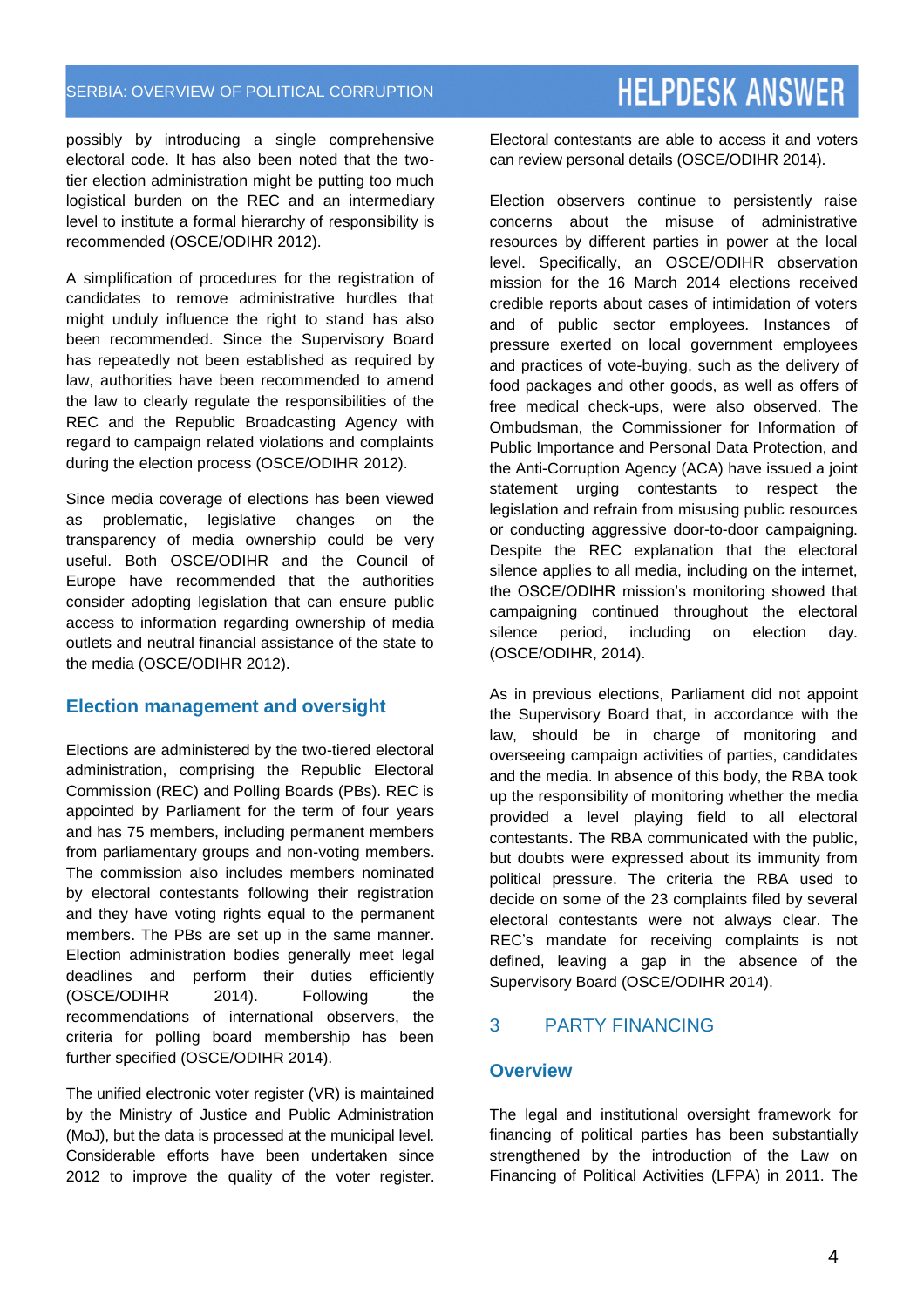law prescribes strong reporting and transparency requirements for parties, lays out sanctions for violation of rules and places the Anti-Corruption Agency in charge of supervising party financing. However, despite significant monitoring efforts undertaken by both the Anti-Corruption Agency and civil society, appropriate enforcement of the law remains a serious problem. The lack of transparency of sources of party funding is still a concern, illustrated by the low level of credibility of the financial reports provided by the political parties (TI 2013).

## **Legal framework**

The Law on Financing of Political Activities (LFPA) specifies that election campaigns can be financed from both public and private funds and establishes no limits for expenditures by electoral contestants. Public financing of campaign activities relies on the allocated 0.1 per cent of the state budget, 20 per cent of which is distributed in equal amounts among all electoral contestants. The remaining 80 per cent is disbursed to contestants after elections proportionally to the results obtained. Unused public funds must be returned to the state budget. The ceiling for private donations for an election campaign amounts to 20 average monthly salaries (around €7,000) for an individual, and to 200 average salaries (around €70,000) for a legal entity.

A political entity wishing to use public funds to finance its campaign must match them with an election bond of the same amount to be deposited with the Ministry of Finance. The bond must be returned to the political entity if it wins a minimum of 1 per cent of the valid votes cast. If the contestant fails to reach this threshold, public funds must be returned.

The LFPA tasks the ACA with the oversight of political financing. Political entities must submit their annual financial reports to the ACA, and, in an election year, reports on campaign financing should be submitted 30 days after the publication of the final election results. During the campaign, the ACA may request relevant information from the parties, issue warnings and initiate misdemeanour proceedings if a party fails to comply with the agency's recommendations. The ACA cannot impose sanctions but can issue warnings and initiate misdemeanour proceedings against a party or its

authorized representative.

The law envisages sanctions based on the nature of violation of financing rules. The sanctions range from partial or complete loss of remuneration for election campaign expenses (Law on Financing of Political Activities 2011).

The OSCE/ODIHR observation report of the 16 March 2014 early parliamentary elections highlights that while the LFPA provides an adequate framework for political entities' activities, the lack of transparency of financing sources remains a concern in practice (OSCE/ODIHR 2014).

## **Oversight and sanctions**

The Anti-Corruption Agency, which is the oversight agency for the financing of political parties, has far reaching legal guarantees for independence and powers. The director of the agency is elected by the board following a process of public competition while members of the board are elected by the National Assembly and are prohibited from having any political affiliation. The agency has the right to access the records and financial reports of political parties, other state and local government bodies, banks and individual and corporate donators. However, the agency suffers from limited resources and is considered only moderately effective in analysing received reports and performing investigations proactively (TI 2013).

In 2013, the agency adopted its first ever report on the financing of electoral campaigns, for 2012. Annual financing was reported by two thirds of political groups. The agency submitted 53 requests for misdemeanour procedures on the grounds of inappropriate use of funds, untimely submission of annual financial reports and non-submission of electoral campaign financial reports. However, cases of illicit wealth will have to be addressed in line with the provisions of the action plan for the fight against corruption (EC 2013). In 2013, the ACA initiated 390 procedures for violations of the LFPA. The courts have, to date, ruled on 28 instances, imposing sanctions in 25 cases. A new Law on Misdemeanour Offences entered into force on 1 March 2014 with the aim of speeding up the adjudication of cases by the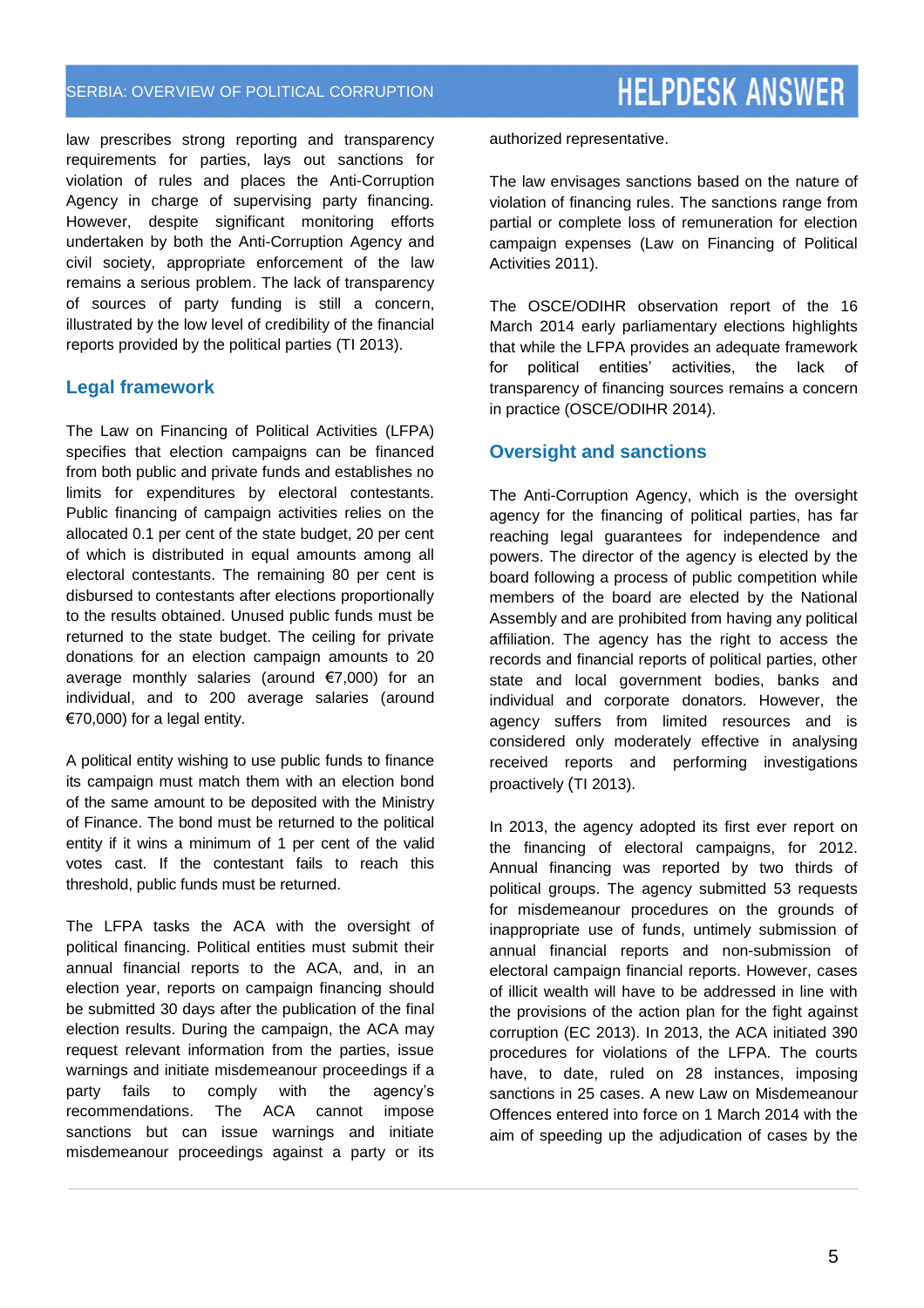# **HELPDESK ANSWER**

lower-level courts (OSCE/ODIHR 2013).

For the early parliamentary elections held on 16 March 2014, the ACA deployed 151 observers to monitor campaign activities throughout the country to verify contestants' campaign finance reports.

#### **Implementation**

Although the ACA has made significant efforts to control the financing of political parties during elections, anecdotal evidence suggests that reports are far from accurate. For example, a report published by Transparency Serbia indicates that the ultimate source of funding for almost one half of the reported expenditure during the May 2012 elections is unknown. For the May 2012 parliamentary campaign, 48 per cent of total expenditures were from unknown incomes sources (22 per cent were loans and 26 per cent were uncovered expenditures). Moreover, financial reports of some parties included a large number of individual donations of identical sums, while others recorded relatively large sums donated by firms who are known to be experiencing financial difficulties, raising suspicions about the accuracy of these reports. (Transparency Serbia 2012).

According to Transparency Serbia, despite widespread suspicions of such violations, there is still no verdict in cases of vote buying or campaign finance related abuse of power in the 2012 election campaign, and only two investigations are on-going at the moment.

### 4 IMMUNITY

#### **Overview**

Serbian legislation offers a wide scope of immunity for its members of parliament and the government. While international organisations have recommended limiting the scope of immunity, and even though this has been discussed in public debates, no concrete steps have been taken in this direction so far. Parliamentarians have traditionally refrained from lifting their colleagues' immunity out of solidarity. However, in the last two years, two MPs – one from the opposition and another from the ruling party – have been stripped of their immunity and detained on corruption charges (Reuters 2012; B92 2014).

#### **Legal framework**

According to the Constitution, members of parliament enjoy immunity as they may not be held liable for their expressed opinion or casting a vote when performing the function of an MP. A member may not be detained nor may he/she be involved in criminal or other proceedings without the approval of Parliament. A member can be arrested without prior approval of Parliament only if found in the act of committing a criminal offence for which the envisaged prison sentence is more than five years. The immunity is limited to the duration of the parliamentarians' mandate. There is no statute of limitations stipulated for criminal or other proceedings in which immunity is established, meaning that, in practice the relevant proceedings will be continued against the person enjoying immunity upon cessation of his/her term of office (Constitution of Serbia 2006). Serbian parliamentarians are protected from criminal or other proceedings only insofar as a prison sentence may be pronounced as a result of these proceedings.

Ombudsman and the members of the Supreme Audit Institution enjoy the same immunity as MPs. Lifting their immunity is decided by a majority of MPs' votes (Constitution of Serbia 2006).

Representatives of the executive enjoy the same immunity as members of parliament, prescribed by the Constitution of Serbia and the Law on Parliament. Immunity of the prime minister and members of the government can only be lifted by the decision of the government (Constitution of Serbia 2006). The law envisages a solution that provides withholding of deadlines in criminal procedures, if immunity is called for, but it does not prolong a deadline for absolute obsolescence which means that the statute of limitations for criminal prosecution can be invoked (Transparency Serbia 2011).

Judges and public prosecutors enjoy immunity for opinions expressed in the performance of their duty, but only in relation to detention and not in regard to criminal prosecution.

#### **Implementation**

Generally, there has been an established practice of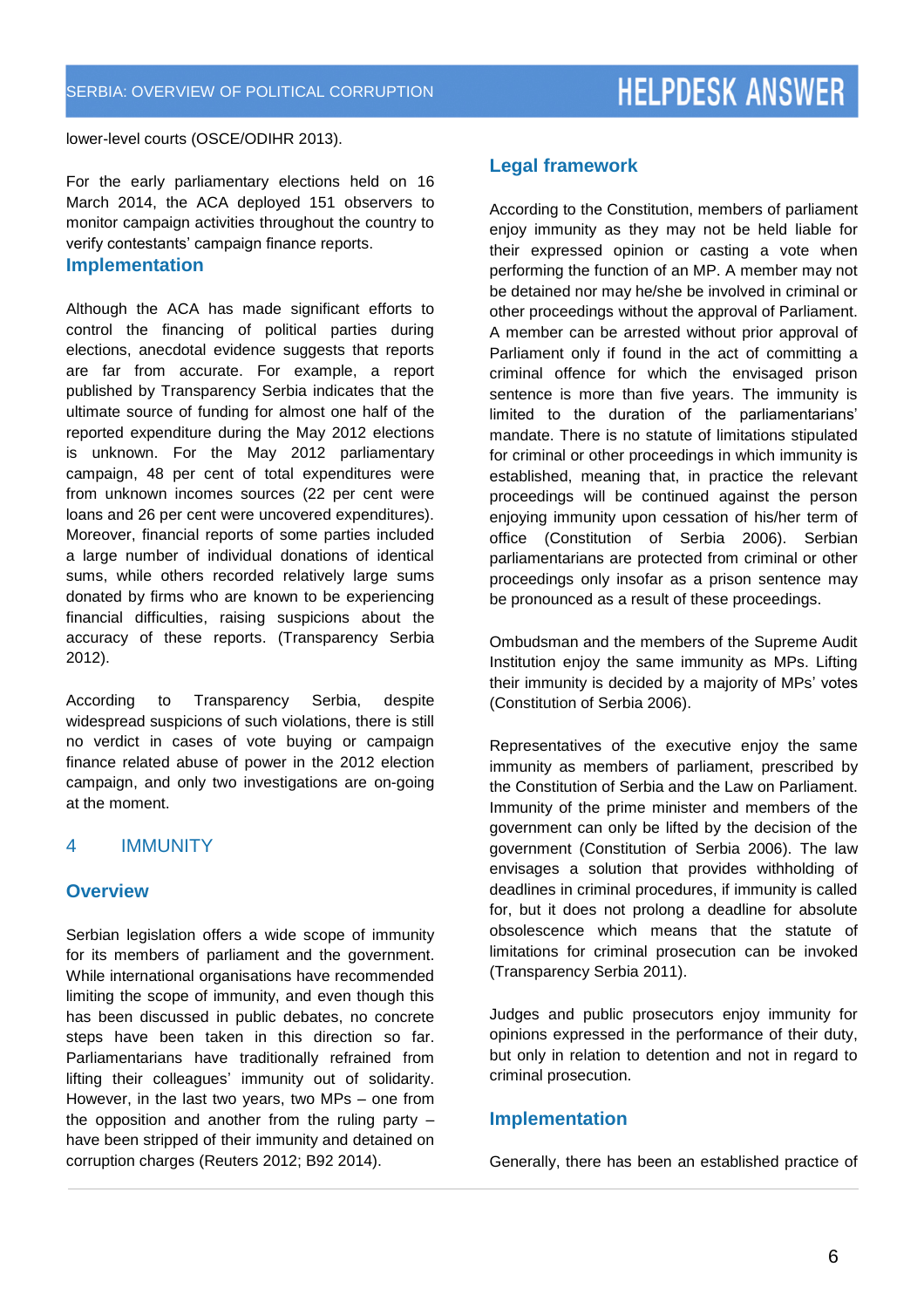not lifting parliamentarians' immunity as MPs from various political parties showed solidarity to grant immunity to their peers in cases when such questions arose (Transparency Serbia 2011).

The first lifting of immunity occurred only in 2012, when Parliament invoked the immunity of an opposition MP and former government minister, Oliver Dulić, at the request of the public prosecutor to charge him with abuse of office. Dulić was accused of corruption and abuse during his time serving as minister for Spatial Planning and the Environment. In May 2013, the Organised Crime Department confirmed indictment against Dulić, which would carry a prison sentence of 2 to 12 years (Reuters 2012). The most recent case of lifting an MP's immunity occurred in February 2014, when 150 MPs voted in favour of stripping immunity from Dragan Tomić, an MP from the ruling SNS party (B92 2014).

It is generally considered that parliamentarians enjoy a wide scope of immunity from criminal prosecution. The debate about reducing the scope of parliamentary immunity was initiated in 2006, with the Opinion of the Venice Commission on the Serbian Constitution, which regarded the broader immunity of deputies for any act committed "as still pertinent for new democracies where there may still be a risk of unwarranted prosecution of opposition members". At the time of the opinion, the Venice Commission determined that this risk is remote in Serbia (Venice Commission 2007). In 2011, on a recommendation from the EU as a way to fight corruption, Parliament sought to form a working group to propose the necessary changes to the concept of immunity to votes cast and opinions expressed in the performance of duties (non-liability). That would mean that Serbian parliamentarians would be immune from prosecution only for their statements and voting in the Assembly, but they could find themselves subject to criminal prosecution for their actions beyond their line of work. However, the Serbian Parliament has not yet acted upon the recommendations to limit the immunity of the parliamentarians.

Transparency Serbia has recommended to amend the constitution to exclude the applicability of immunity from prosecution for violations of anticorruption regulations while retaining the concept that detention is not possible without the approval of Parliament (Transparency Serbia 2011).

# 5 CODES OF CONDUCT

#### **Overview**

Codes of conduct as a tool for preventing corruption are not widely used by the central authorities in Serbia. There is a Code of Conduct for Civil Servants that contains anti-corruption provisions, although there is no information available about its implementation. The Code of Conduct for Members of Parliament, which has been in discussion for the last two years, has not yet been adopted. Codes of conduct are more common at the local government level, where they have been in place in the majority of municipalities since 2004. Some local governments that have adopted the code have also introduced monitoring mechanisms (Westminster Foundation no date).

### **Legal framework**

The Code of Conduct for Civil Servants contains important anti-corruption provisions. The code stipulates the incompatibility of a civil servant's public duty with pursuance of personal interests, the obligation to take into account the actual or potential conflicts of interest and the requirement to take legally prescribed measures to avoid conflicts of interest. The code regulates the receipt of gifts and services during the execution of public duties by civil servants and sets out the reporting mechanism to immediate supervisors. According to the code, a civil servant is required to use all entrusted material and financial resources in an economic and effective manner, and exclusively for the performance of his/her duties. In the performance of personal affairs, a civil servant shall not use the officially available information in order to obtain benefits for himself/herself or related entities (Transparency Serbia 2011).

Violation of the code represents a minor violation of duty, but a repetition of the offence is treated as a serious offence for which the prescribed punishments range from fines to the loss of employment.

There is no code of conduct for members of parliament. The Rules of Procedure of the Parliament contains some provisions regarding the conduct of MPs during sessions, but not specific provisions on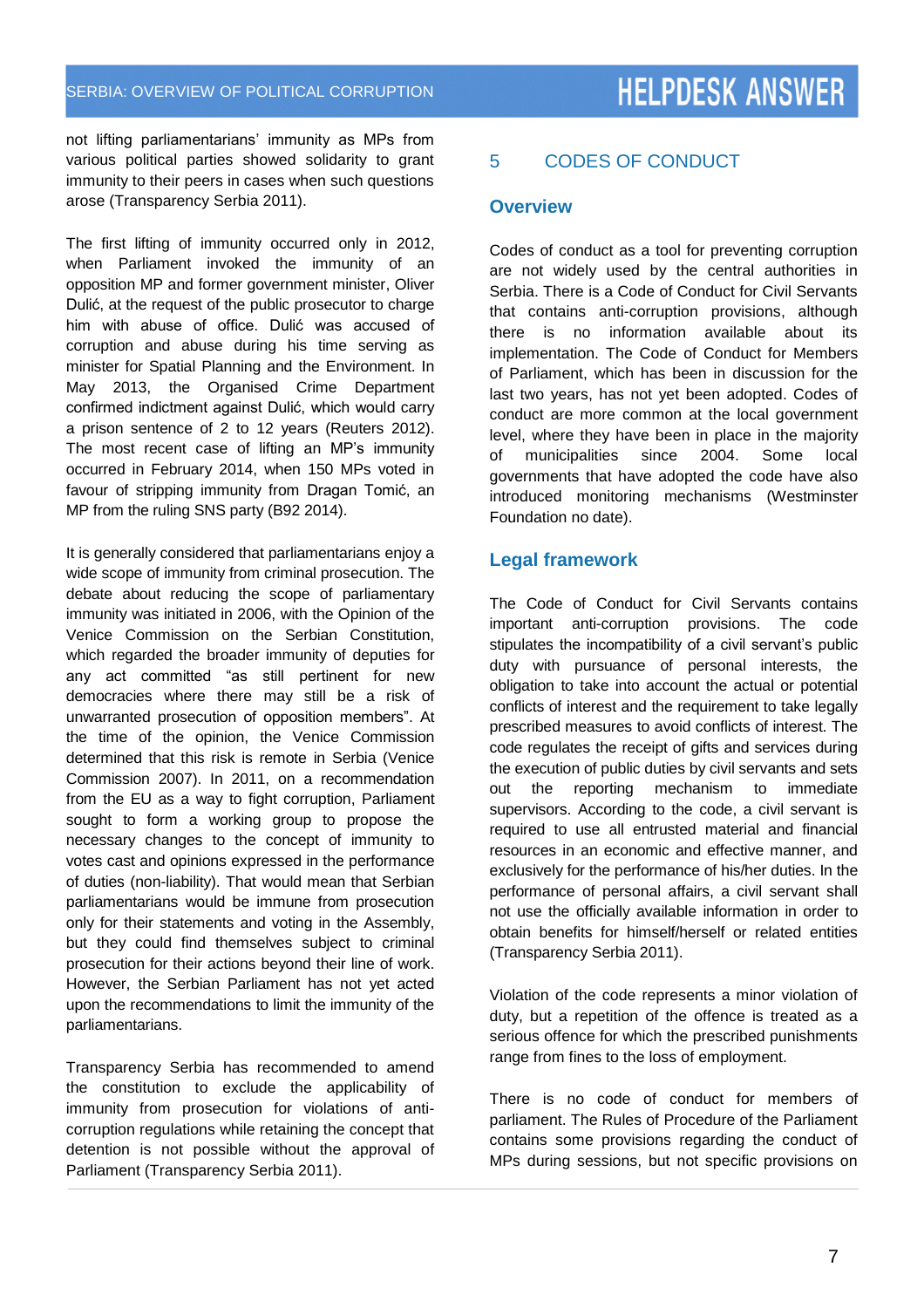integrity issues. Some rules on the integrity of MPs (as well as other public officials) are set out in the Law on the Anti-Corruption Agency. The development of the code of conduct has been discussed for the last two years. There is a working group, composed of parliamentary groups' representatives, working on the text of the code (National Assembly of Serbia 2013).

The Code of Conduct for Local Government Officials was adopted in 2004. It applies to a wide circle of officials defined as "local government officials". That means, all elected, nominated or appointed representatives in municipality or town authorities, as well as public enterprises, institutions and other organisations founded by the municipalities and towns (Jerinic 2006). The code sets out basic principles and standards of expected behaviour and provides guidance to a local official covering the period from electoral campaign throughout his/her mandate. As an act of self-regulation, the code requires its subjects to familiarise themselves with its provisions and declare in writing that he/she shall comply with it. The code also envisages establishing a monitoring body with a task to follow-up on the code's implementations (Jerinic 2006).

### **Implementation**

There is no specific institution mandated to review the compliance to the Code of Conduct for Civil Servants. As evaluation of the implementation of the code does not take place there is no data available on compliance.

Integrity of MPs is not sufficiently insured in practice. In 2010, some MPs claimed that two other MPs were in conflict of interest due to being shareholders in companies that directly benefited from laws discussed in Parliament. However, that argument was ignored by the parliamentary leadership and treated as part of the political debate (Transparency Serbia 2011).

The Code of Conduct for Local Government Officials has been adopted in more than 90 per cent of Serbian municipalities. Introduction of the code has led to some positive results, particularly in 10 municipalities. Monitoring boards (MBs) have been put in place to deal with specific cases of violations and a system has been established to deal with

**HELPDESK ANSWER** 

public complaints (Westminster Foundation no date). While the presence of the board could be a positive incentive for locally elected councillors to behave more responsibly, monitoring conducted by Transparency Serbia suggested that many MBs are composed of party members or even candidates for local elections, making it difficult for the boards to assess, for example, whether the articles on local election campaigning are respected (Transparency Serbia 2008). There is no systematic information available about the implementation and overall compliance to the Code of Conduct for Local Government Officials.

# 6 CONFLICT OF INTEREST

## **Overview**

The constitution and a number of laws regulate conflicts of interest of elected and appointed public officials as well as civil servants. While legal provisions are relatively well developed for members of government and public officials, the law contains loopholes when it comes to members of parliament. In practice, there are few examples of conflicts of interest exposed, as the verification process is weak, and the system of supervision remains underdeveloped (EC 2013).

# **Legal framework**

The conflict of interest legal framework in Serbia is regulated by the constitution, the National Anti-Corruption Strategy and by a number of laws regulating the status of MPs, members of government, the president, civil servants and the state administration, including codes of ethics for civil servants.

The Law on the Anti-Corruption Agency (2008) uniformly applies to elected and appointed officials and civil servants appointed to managerial functions, and contains conflict of interest restrictions and declaration requirements. The Law on Civil Servants (2005) and the Code of Conduct of Civil Servants (2008) applies to members of the civil service and also contains similar provisions on conflicts of interest. All civil servants and elected and appointed officials are required to disclose conflicts of interest, including offers of gifts.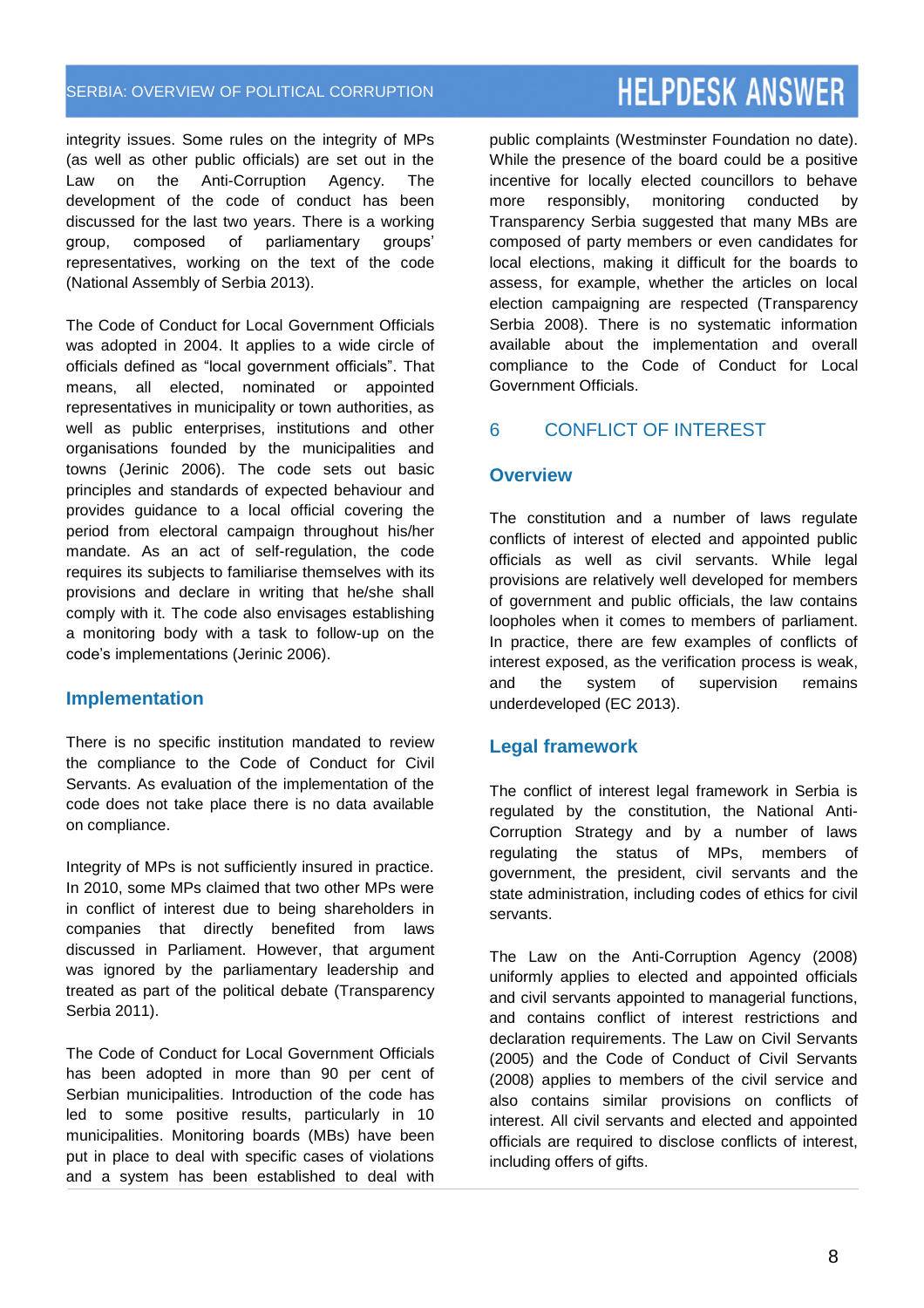The constitution contains incompatibility clauses on members of the government. They cannot perform other jobs or activities while in office and are not allowed to establish enterprises. Similar to public officials, members of the government are obliged to transfer managing rights within a 30 day deadline and to inform the ACA on this matter. Ministers are bound by reporting requirements on ownership of stock in a legal entity which has been founded by the state. There is a two year "cooling off" period after the termination of the function of members of the government to take employment or establish business cooperation with a legal entity, entrepreneur or international organisation engaged in activities relating to the office the official held, except under approval of the agency (Constitution of Serbia 2006; Law on the Anti-Corruption Agency 2008).

The Law on the Anti-Corruption Agency prohibits public officials from receiving gifts and hospitalities "related to the performance of a public function" (aside from protocol related and occasional gifts), requires the reporting of such gifts and forbids the official from keeping received gifts over a certain value (5 per cent of the average salary in Serbia: around €17). There are restrictions related to postemployment for public officials, but they are not applicable to members of parliament. There is no regulation of reporting on the involvement in lobbying activities unless there is some gift-giving related to the lobbying (Transparency Serbia 2011).

Members of parliament are obliged to report conflicts of interest and to recuse themselves from the decision making process. However, there is no clear definition about what should be considered a conflict of interest for MPs. Rules regarding post-employment are not developed, neither are the special regulations on conflict of interest regarding decisions on public procurements. There are no regulations on conflict of interest for local administrations.

### **Oversight and implementation**

The Anti-Corruption Agency is in charge of overseeing the implementation of legal provisions on conflicts of interest. During the first year of the implementation of the Anti-Corruption Agency Law there were no cases of conflict of interest by members of government. Misdemeanour charges were initiated against one minister for not providing

evidence on the transfer of managerial rights in an enterprise of which he was the sole owner (Transparency Serbia 2011).

There is no systematic verification of the regulations on conflict of interest which refer to civil servants. In addition these regulations are implemented very rarely (Transparency Serbia 2011).

Detection and resolution of conflict of interest cases remains at an early stage. Although the largest number of files were filed to the ACA, there were few charges filed during the reporting period. The EC Progress Report 2013 points out that independent supervision and capacity for early detection of wrongdoing and conflicts of interest in public enterprises, privatisation procedures and public expenditure are underdeveloped (EC 2013).

The National Anti-Corruption Strategy for 2013-2015 recognises the achievements of the ACA in the field of prevention of conflict of interest regarding the incompatibility of functions, but notes that the issue of elimination of influence of private interests on the persons performing pubic functions has not yet been properly regulated and that inhibits the work of the ACA. The document further notes that is necessary to eliminate loopholes in the legal framework and build capacities for oversight (National Anti-Corruption Strategy 2013).

# 7 ASSET DECLARATION

#### **Overview**

Legal provisions related to the disclosure of personal assets, income and financial interests apply to elected and appointed officials and civil servants appointed to managerial functions. The Anti-Corruption Agency is in charge of receiving and verifying asset declarations, which it does through an electronic system. Asset declarations can be checked and compared to the data obtained from other public agencies, and sanctions can be applied in cases of violations. However, as the National Anti-Corruption Strategy points out, loosely defined powers of the ACA with regard to the control procedure, as well as inadequate cooperation with competent authorities, complicate the procedure of verification (National Anti-Corruption Strategy 2013).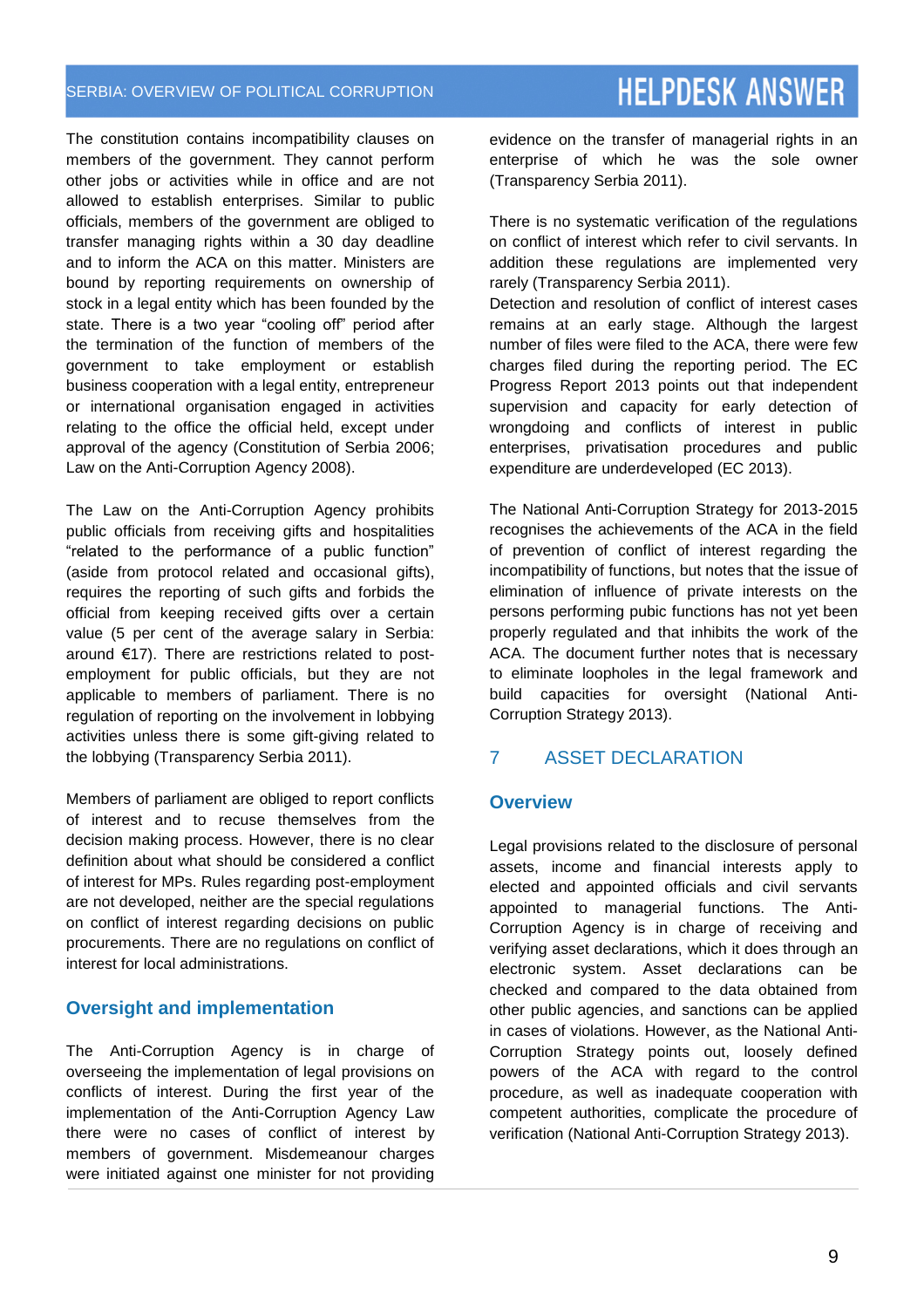# **HELPDESK ANSWER**

### **Legal framework**

The Law on the Anti-Corruption Agency, which states the obligation to disclose personal assets and income, applies to "elected, appointed and nominated persons" in public bodies, thus involving the category of "civil servants to positions" (for example, assistant ministers, directors, deputy and assistant directors of government bodies functioning out of ministries). The rest of the civil servants have conflict of interest rules to comply with, but they are not required to report their income and property.

Declarations have to be submitted at the beginning of the mandate and at the end of it, as well as during the mandate in the case of significant changes. The asset and income declaration forms also include data on all the public functions performed by the official. According to the law, an official shall, within 30 days of election, appointment or nomination, submit to the Anti-Corruption Agency a disclosure report on his/her property and income. Officials are obliged to submit this report every year, no later than 31 January, if any significant changes occurred with regard to the data from the declaration filed previously. The Anti-Corruption Agency is in charge of verification.

Public officials have to personally submit the declaration, in electronic form, and upon receiving the computer-generated code confirming electronic registration of the declaration, the official immediately and no more than eight days later needs to send the report in printed form. Afterwards, the agency checks the formal accuracy of the declaration and publishes it on its website (ReSPA 2013). According to the law, the Anti-Corruption Agency keeps two registers: the Register of Officials and the Register of (their) Property. All authorities have to notify the Anti-Corruption Agency within seven days of an official entering or leaving office.

In the process of checking asset declarations, the agency collects data from different public agencies and may also request assistance by other authorities (such as the Prosecutor's Office) to obtain data from financial institutions other than banks, from businesses and from citizens. The Anti-Corruption Agency also uses data from foreign business registers that are publicly available. Information from abroad may be sought through international legal assistance via the Ministry of Justice. The AntiCorruption Agency has no authority to conduct an actual examination of the movable and immovable assets of officials ("lifestyle checks") (ReSPA 2013).

According to the law, if the agency establishes a discrepancy, it notifies the body where the official holds office. This body shall, within three months of receiving the notice, notify the Anti-Corruption Agency of the measures taken (disciplinary measures, notification of the prosecutor, warning, etc.). The law prescribes measures for misdemeanours for public officials who violate its provisions. Moreover, in the case of a failure to report or giving false information about one's private property, the Law on the Anti-Corruption Agency stipulates up to five years imprisonment and prohibition to hold public office for a period of 10 years as a result of the conviction of an official.

#### **Oversight and implementation**

The Anti-Corruption Agency is in charge of reviewing asset declarations and publishing them for public scrutiny. Since its establishment in 2010, the agency has processed over 30,000 asset and income declarations (Reports of Property and Income) submitted to it. Due to the large number of declarations, it has been impossible for all reports to go to full review by agency staff (ReSPA 2013).

The ACA introduced the electronic online system for completing and submitting asset declarations on 1 January 2012. The agency has developed the Annual Verification Plan which determines the number and category of officials who are covered by the asset declaration requirements. The secretariat of the agency, proposes to the agency's board which categories of officials should be subject to control, and the relevant plan is made public.

The ACA plans to improve the application for submission and verification of declarations. Processing applications would include electronic networking with other government agencies for obtaining information from third parties to improve the verification process (ReSPA 2013).

During the summer of 2012, the ACA compiled a series of reports on former members of the government who had failed to disclose all of their assets (ReSPA 2013). The number of procedures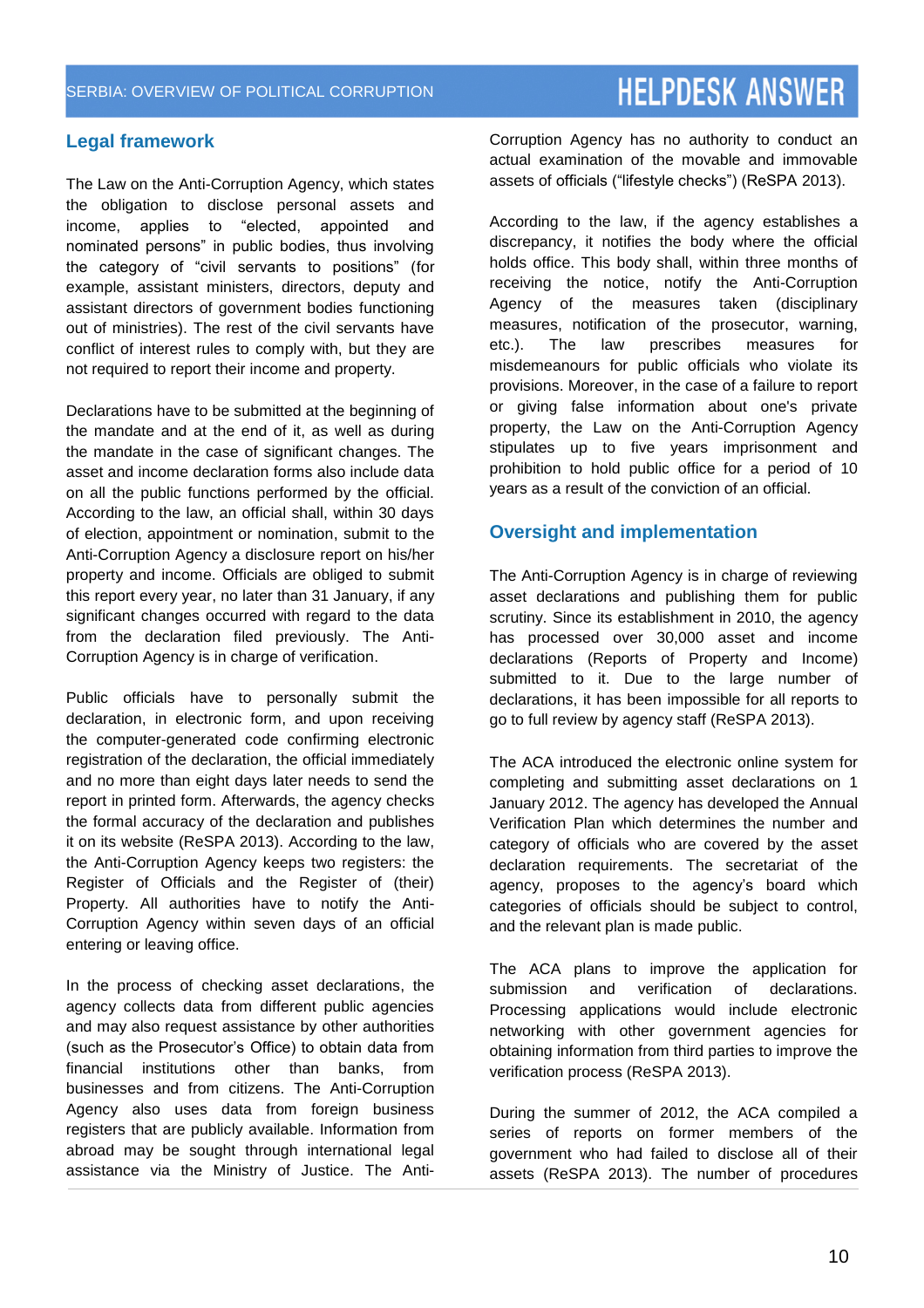related to control of asset declarations of public officials in 2013 increased (283), out of which the majority (182) refers to officials who had not submitted the declaration by the deadline. The agency filed seven criminal charges due to reasonable suspicion that a public official did not report property to the ACA or gave false information about the property, with an intention of concealing facts about the property, including against a member of the national assembly, two against former members of parliament, one against a member of a management board and one against a mayor (EC 2013). However, the same report points out that the track record of asset declaration checks needs to be established (EC 2013).

The National Anti-Corruption Strategy highlights that the ACA has faced difficulties in the verification of accuracy and completeness of asset declarations and in keeping a register. The main shortcomings listed in this regard include loosely defined legal terms, right and obligations of a public official, as well as the loosely defined powers of the ACA in control procedures and inadequate cooperation with other state bodies (National Anti-Corruption Strategy 2013).

#### 8 LOBBYING

Lobbying is not legally regulated although the National Strategy for Fighting Corruption 2013-2015 indicates that adoption of a law on lobbying will be an important part of fighting corruption.

There is generally a negative public perception of lobbyists in Serbia. Lobbying is undertaken by prominent law firms, consulting firms and also some high-profile individuals who are quite often former public employees and politicians (KAS 2013), a practice that carries serious risks of creating conflicts of interest.

In 2009, the lobbyists' association was established and it developed a draft law on lobbying. This draft has not been discussed by Parliament. According to the draft, all lobbyists must acquire a special licence from the state in order to declare income and pay taxes. In return, they will receive a special "free pass" to enter the buildings of the parliament, government and other institutions, and the dignitaries of the executive will be obliged to listen to their proposals.

**HELPDESK ANSWER** The draft also envisaged the definition of a lobbyist

and the introduction of the Register of Lobbyists. All lobbyists would have to report once a year. The report would have to include information about clients, the grounds and the individuals with whom contacts were established.

The ministry in charge of trade considered that document as a basis for drafting the law on lobbying. The working group for drafting the law was established in 2013, however there is no information available about the progress of this work.

#### 9 REFERENCES

*B92*. 17 February 2014. "Parliament Votes to Remove MP"s Immunity."

[http://www.b92.net/eng/news/politics.php?yyyy=2014&mm](http://www.b92.net/eng/news/politics.php?yyyy=2014&mm=02&dd=17&nav_id=89342) [=02&dd=17&nav\\_id=89342](http://www.b92.net/eng/news/politics.php?yyyy=2014&mm=02&dd=17&nav_id=89342)

#### *Blic Online*. 7 July 2013. "No Going Back in Fight against Corruption*."*

[http://www.blic.rs/Vesti/Politika/392218/Nenadic-Nema](http://www.blic.rs/Vesti/Politika/392218/Nenadic-Nema-vise-nazad-u-borbi-protiv-korupcije)[vise-nazad-u-borbi-protiv-korupcije](http://www.blic.rs/Vesti/Politika/392218/Nenadic-Nema-vise-nazad-u-borbi-protiv-korupcije)

#### Constitution of the Republic of Serbia. 2006.

[http://www.srbija.gov.rs/cinjenice\\_o\\_srbiji/ustav.php?chang](http://www.srbija.gov.rs/cinjenice_o_srbiji/ustav.php?change_lang=en) [e\\_lang=en](http://www.srbija.gov.rs/cinjenice_o_srbiji/ustav.php?change_lang=en)

European Commission. 2013. *Serbia Progress Report 2013.* 

[http://ec.europa.eu/enlargement/pdf/key\\_documents/2013/](http://ec.europa.eu/enlargement/pdf/key_documents/2013/package/sr_rapport_2013.pdf) [package/sr\\_rapport\\_2013.pdf](http://ec.europa.eu/enlargement/pdf/key_documents/2013/package/sr_rapport_2013.pdf)

#### *Financial Times*. 28 October 2013. "Vucic Emerges as Real Power in Serbian Government."

[http://www.ft.com/intl/cms/s/0/2652c2cc-3a42-11e3-9243-](http://www.ft.com/intl/cms/s/0/2652c2cc-3a42-11e3-9243-00144feab7de.html?siteedition=intl#axzz2yBnAHHPd) [00144feab7de.html?siteedition=intl#axzz2yBnAHHPd](http://www.ft.com/intl/cms/s/0/2652c2cc-3a42-11e3-9243-00144feab7de.html?siteedition=intl#axzz2yBnAHHPd)

Global Financial Integrity. 2012. "Illicit Financial Flows from Developing Countries, 2001-2010."

[http://iff.gfintegrity.org/documents/dec2012Update/Illicit\\_Fin](http://iff.gfintegrity.org/documents/dec2012Update/Illicit_Financial_Flows_from_Developing_Countries_2001-2010-WEB.pdf) [ancial\\_Flows\\_from\\_Developing\\_Countries\\_2001-2010-](http://iff.gfintegrity.org/documents/dec2012Update/Illicit_Financial_Flows_from_Developing_Countries_2001-2010-WEB.pdf) [WEB.pdf](http://iff.gfintegrity.org/documents/dec2012Update/Illicit_Financial_Flows_from_Developing_Countries_2001-2010-WEB.pdf)

Jerinic, Elena. 2006. "Development of Codes of Conduct for Local Government Officials in Serbia: A Beginners' Case." Viešoji Politika Ir Administravimas.

Konrad Adenauer Stiftung. 2013. "A Guidebook on Lobbying." <http://www.kas.de/serbien/en/publications/34374/>

National Assembly of Serbia, 2013. *Final Report on the Seminar "Mechanisms available to National Parliaments to*